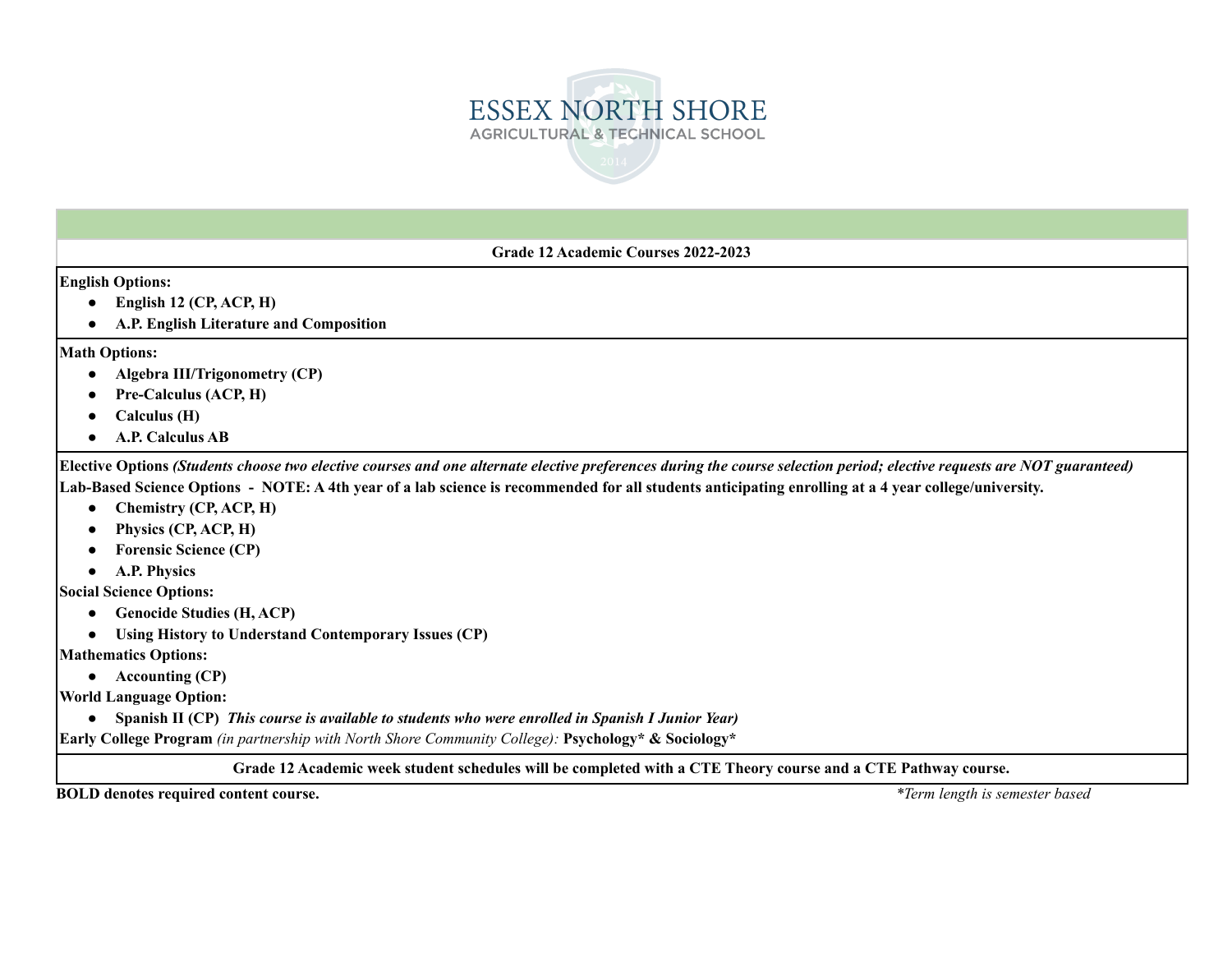## **English 12 Course #: 1402, 1401, 1400 Level: Honors, ACP, CP**

This course focuses on a variety of literary and informational texts that include the Western cultural philosophies of nihilism, modernism, idealism, existentialism, and magical realism, including rigorous practice in research, informational writing, and personal narrative. Based on the learning standards of the *Massachusetts Curriculum Frameworks for English Language Arts and Literacy* (2017), students will identify critical lenses, recognize multiple themes, analyze in concrete and abstract perspectives, and evaluate multiple interpretations from secondary sources. Students will draw evidence from literary or informational texts to support their analysis, reflection, and research. Essays and discussions will relate the work to its historical circumstances, trace a symbol through a work or works, or consider a moral or philosophical question. The major works and ideas of Western literature will be addressed. All students will participate in quarterly common assessments. *Credits: 4*

## **Advanced Placement English LiteraturE & Composition Course #: 1403 Level: AP**

In the A.P. English Literature and Composition course, students engage in becoming skilled readers of prose and poetry written in a variety of rhetorical contexts, and in becoming skilled writers who compose for a variety of purposes. Through critical analysis and focused writing, students learn the interactions among a writer's purposes, audience expectations, and subjects, as well as the way genre conventions and the resources of language contribute to effectiveness in writing. The course follows A.P. curricular guidelines and prepares students for the A.P. test, given in the spring. Students should expect challenging college-level content and a workload requiring nightly preparation and independent study. The accelerated pace of A.P. coursework is designed to parallel an introductory college semester course. Students are expected to take the College Board A.P. English Literature and Composition Exam in May. College credit may be applied with a score of three or higher on the College Board exam. *Credits: 4*

**ESSEX NORTH SHORE AGRICULTURAL & TECHNICAL SCHOOL**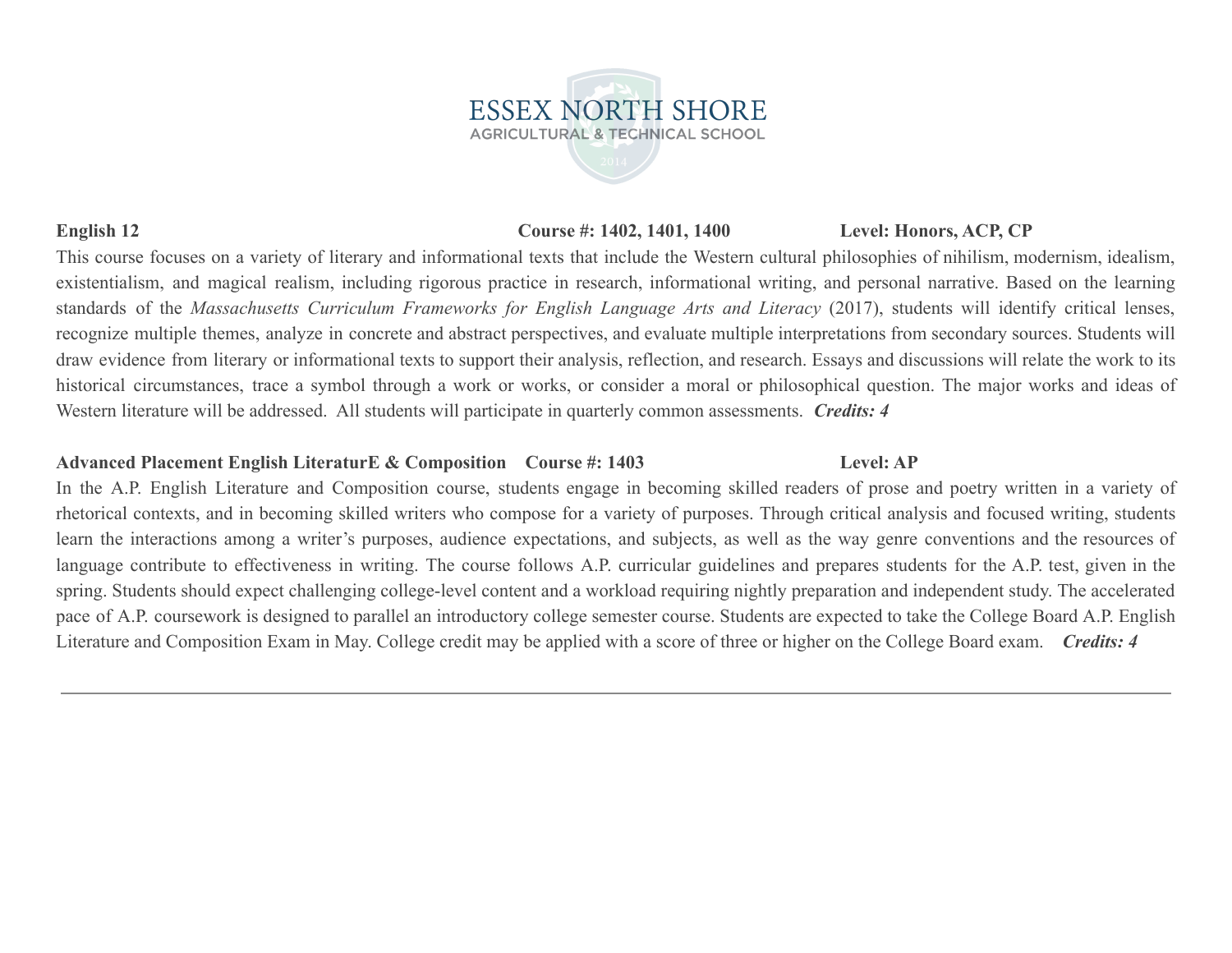## NOTE: Students who have not met the Competency Determination in Mathematics by earning the equivalent of a *Proficient* score of 240 or better on the Grade 10 Mathematics MCAS will be required to enroll in Algebra III during Grade 12. For more information see: **<http://www.doe.mass.edu/ccr/epp/qa.html>**

**ESSEX NORTH SHORE AGRICULTURAL & TECHNICAL SCHOOL** 

## **Algebra III/Trigonometry Course #: 2400 Level: CP**

This course is based on the *Massachusetts Mathematics Curriculum Framework* (2017) learning standards and is a continuation of concepts presented in Algebra II with greater emphasis on real-world applications of mathematical concepts. The key difference from Algebra II is the emphasis on the connection between algebra, geometry and trigonometry. The focus of this course is exponential/logarithmic functions, polynomials, trigonometric functions and trigonometric identities. All students will participate in quarterly common assessments. *Credits: 4*

# **Pre-Calculus Course #: 2402, 2401 Level: Honors and ACP**

This course is based on the *Massachusetts Mathematics Curriculum Framework* (2017) learning standards for Precalculus and focuses on four critical areas: (1) extend work with complex numbers; (2) expand understanding of logarithms and exponential functions; (3) use characteristics of polynomial and rational functions to sketch graphs of those functions; and (4) perform operations with vectors. All students will participate in quarterly common assessments. *Credits: 4*

**Calculus Course #: 2412 Level: Honors** This course is for students who have successfully completed Precalculus and is based on the *Massachusetts Mathematics Curriculum Framework* (2017) learning standards for Calculus. The course will include a brief review of the critical concepts and skills covered in Precalculus followed by the concepts of limit, derivative, and definite and indefinite integrals. Techniques of numerical and closed form integration with applications of the definite and indefinite integrals will be studied. All students will participate in quarterly common assessments. *Credits: 4*

**Advanced Placement Calculus AB Course #: 2443 Level: AP** A.P. Calculus is a full year mathematics course, structured to closely resemble a first semester Calculus course in college. It is the intent of the course to develop a conceptual understanding and computational fluency in the basics of differential and integral calculus. This course will emphasize basic techniques, problem solving skills, critical thinking, and an understanding of various applications of calculus. Technology will also be emphasized as a problem-solving tool. Students will apply the techniques learned to a variety of different types of functions as well as different representations of functions, and use these to model real-world situations. The course will also introduce basic differential equations, and use them to model growth. *Credits: 4*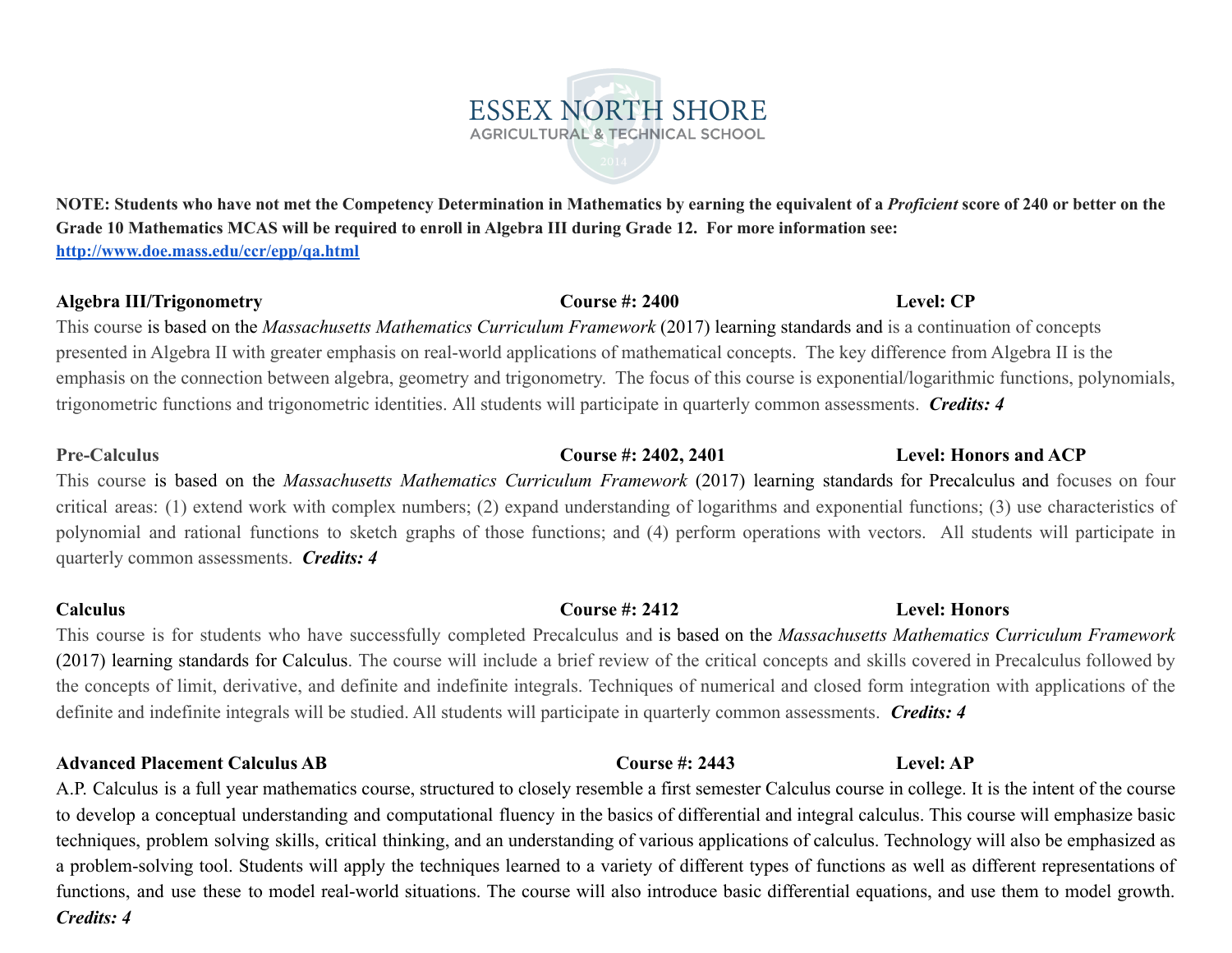# **ELECTIVES**

## **Chemistry Course #: 3402, 3401, 3400 Level: Honors, ACP, CP**

This course is designed to teach students the concepts of composition, structure and properties of substances and the changes they will undergo and is based on the learning standards for Chemistry in the *Massachusetts Science and Technology Engineering Curriculum Framework* (2016). . Topics will include the classification of matter, atomic structure, periodic table and chemical formulas, chemical reactions and gas laws. Students will utilize qualitative as well as quantitative approaches to predict outcomes and identify unknowns. Use of a scientific calculator is required. Strong math skills are recommended for the Honors Level. All students will participate in quarterly common assessments. *Credits: 4*

## **Physics Course #: 3412, 3411, 3410 Level: Honors, ACP, CP**

This Physics course will introduce key concepts of the physical world including motion, energy, and electromagnetism based on the learning standards for Physics in the *Massachusetts Science and Technology Engineering Curriculum Framework* (2016). Hands-on labs will reinforce these concepts. Measurement and problem solving including graphing and critical thinking will be introduced. Technology will be used to analyze data collected in classroom lab activities. Use of a scientific calculator is required. Strong math skills are recommended for the Honors Level. All students will participate in quarterly common assessments. *Credits: 4*

## **Advanced Placement Physics Course #: 3413 Level: CP**

A.P. Physics 1 is an algebra-based, introductory college-level physics course that will address the principles of Newtonian mechanics; work, energy, and power: mechanical waves and sound; and introductory, simple circuits. Laboratory-based inquiry learning will develop students' scientific critical thinking and reasoning skills. There is a mandatory summer assignment. Students are expected to take the College Board A.P. Physics Exam in May. College credit may be applied with a score of three or higher on the College Board exam. (Exam is scored from 1 – 5). *Credits: 4*

**Forensic Science Course #: 3440 Level: CP**

This is a lab-based elective designed to give students an in-depth look at the world of forensics. Students will be introduced to the basic application of science to the law. Students will learn how forensic scientists combine today's technology with the skills of the scientific community in order to help solve crimes. Topics covered include crime scene evaluation, fingerprinting, and DNA analysis; and the examination of current cases as they relate to these topics. *Credits: 4*

# **ESSEX NORTH SHORE AGRICULTURAL & TECHNICAL SCHOOL**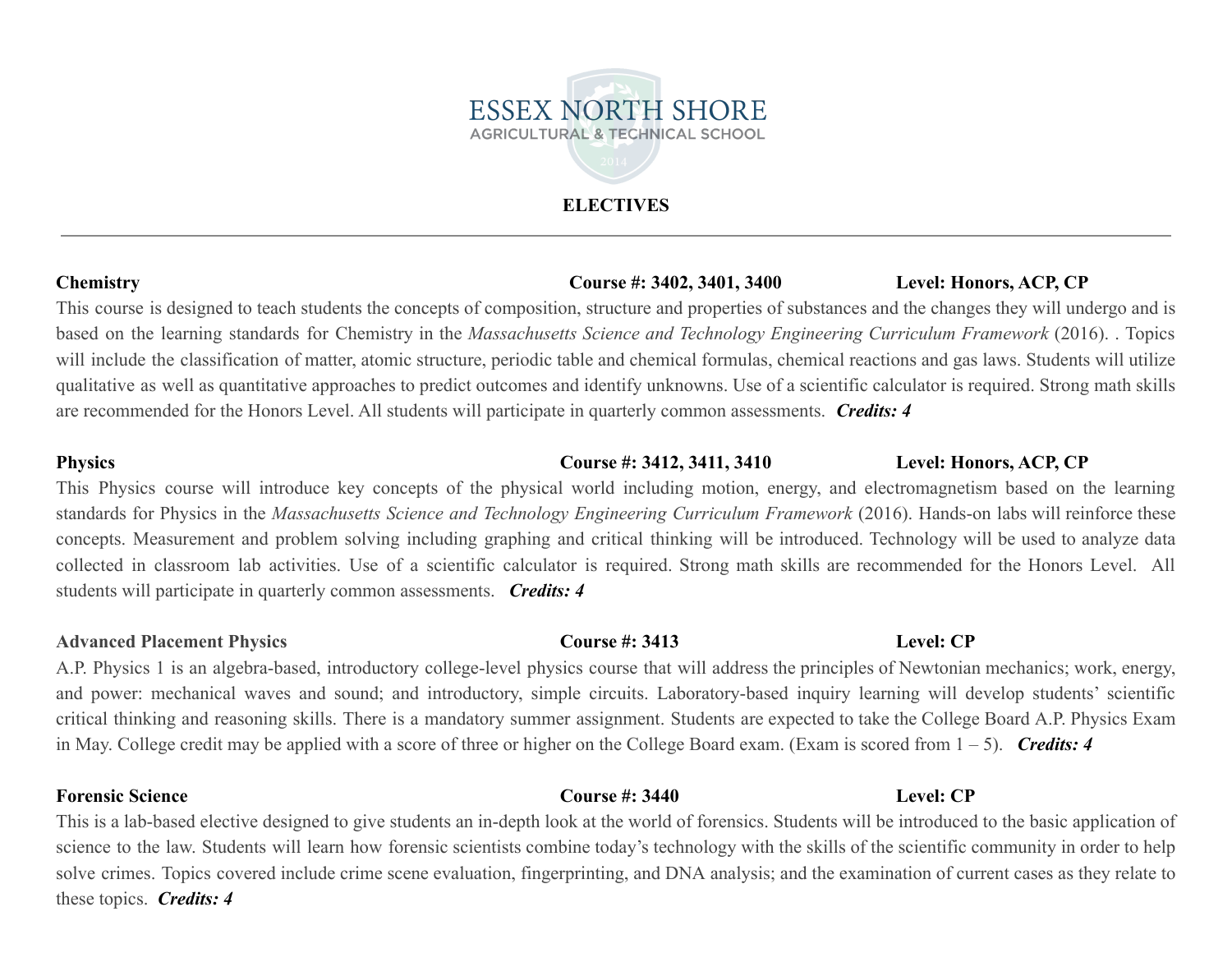This course examines the 20th century as "the century of genocide," beginning with the Armenian genocide, the horrors of the Holocaust, and ending with the atrocities in Bosnia and Rwanda and the violence in Darfur, the Democratic Republic of Congo, and Northern Iraq. We will consider many questions in this course: What is genocide? Where did the term come from and how has it been defined and examined over time? What conditions lead to genocide? What are the warning signs? What allows people to act in such evil ways and what causes others to stand by? How can genocide be prevented? Which genocides have been emphasized, and which have been overlooked? We will explore these and other ideas through a historical lens, with critical review of primary sources and research, and through a literary lens, with first-hand accounts and survivor testimony. *Credits: 4*

## Using History to Understand Contemporary Issues **Course #: 4410 Level: CP**

The 21st century has brought with it unprecedented access to information through various media sources. This presents an amazing opportunity for students to explore contemporary topics with an eye toward critical discernment of sources, and the agendas and motives behind them. This course will actively explore complex issues in our contemporary society through the prism of history. Topics include: globalism and nationalism, bias in media, the Culture War, economic trends of the modern world, and major social issues and their change over time. In order to become better-informed citizens, students will practice evaluating various sources of media and bias. This will be accomplished in a variety of ways including socratic seminar, project-based learning, and facilitated debates and oral presentations. *Credits: 4*

Accounting is an applied mathematics course where students learn about the operational principles necessary for success in the workplace. Topics include basic accounting procedures, debits and credits, customer needs assessment, investment activities, analyzing, evaluating, and creating financial reports, and technology applications for operating systems and budgets. Building upon these topics, students will conduct a financial analysis of a real-world business organization. *Credits: 4*

# **Genocide Studies Course #: 4481, 4482 Level: ACP, Honors**

**Accounting Course #: 2460 Level: CP**